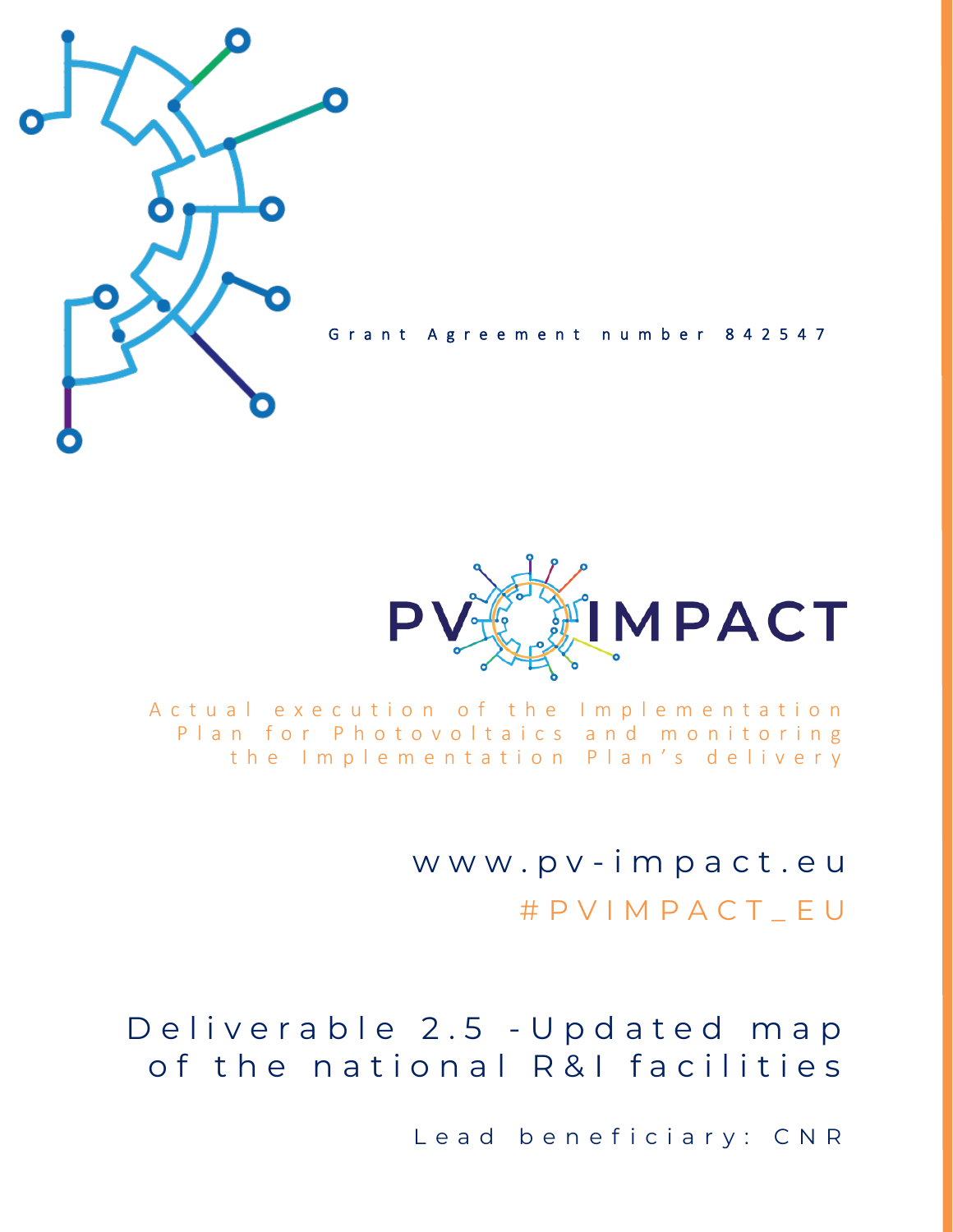

### D is claimer of warranties



This project has received funding from the European Union's Horizon 2020 research and innovation programme under grant agreement No 842547. The sole responsibility for the content of this publication lies with the authors. It does not necessarily reflect the opinion of the European Commission. The European Commission is not responsible for any use that may be made of the information contained therein.

### A b o u t P V I M P A C T

**Re** PV IMPACT will try out a variety of approaches to stimulate PV research, development and future spending will be made according to various scenarios. The project will track whether innovation initiatives in Europe. The first part of the project will focus on inviting companies to matchmaking events so they can find partners with whom to work on future projects under EU and/or national funding schemes. The project will also target two specific industrial companies: ENEL Green Power and Photowatt. Another important part of the project will be to monitor progress in PV. Data will be collected on public spending in the EU, on private spending, on the kinds of projects being funded and on the overall performance of PV technology. Forecasts for improvements in the performance of technology are keeping pace with expectations and will make recommendations to European funding authorities.

### P V I M P A C T P a r t n e r s



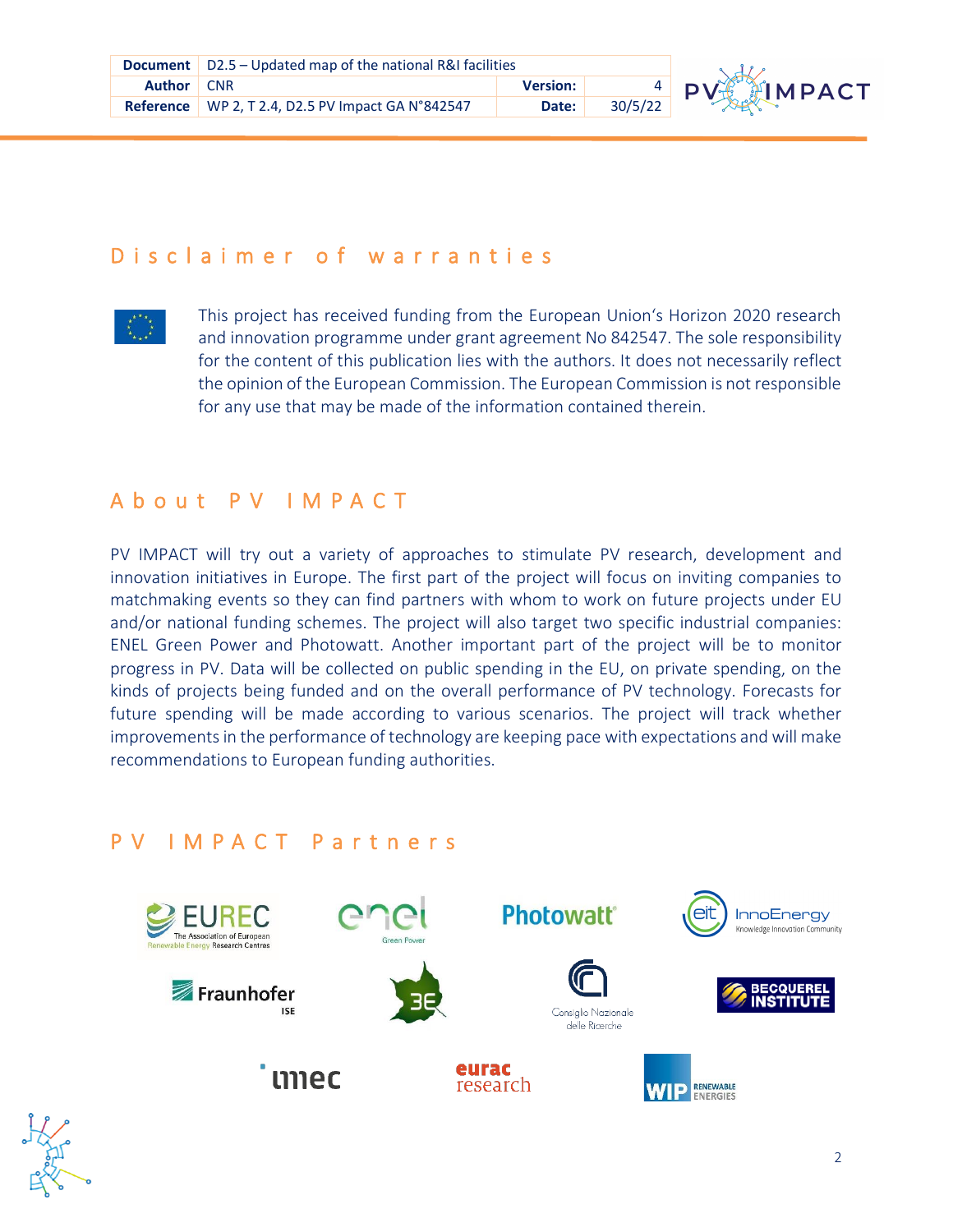|                   | <b>Document</b> $\vert$ D2.5 – Updated map of the national R&I facilities |                 |         |          |
|-------------------|---------------------------------------------------------------------------|-----------------|---------|----------|
| <b>Author</b> CNR |                                                                           | <b>Version:</b> |         | $4$ PV-6 |
|                   | Reference   WP 2, T 2.4, D2.5 PV Impact GA N°842547                       | Date:           | 30/5/22 |          |



| Project acronym            | PV Impact                                                                                                          |
|----------------------------|--------------------------------------------------------------------------------------------------------------------|
| <b>Project title</b>       | Actual execution of the Implementation Plan for Photovoltaics and<br>monitoring the Implementation Plan's delivery |
| <b>Project coordinator</b> | <b>EUREC</b>                                                                                                       |
| <b>Project duration</b>    | 1 April 2019 - 31 March 2022 (36 months)                                                                           |

### Document information

| 2.5 – Updated map of the national R&I facilities                 |
|------------------------------------------------------------------|
| 2 – Implan Flagship projects in Italy                            |
| 2.4 – Long-term partnership between research actors and industry |
| Massimo Mazzer                                                   |
| Italian PV stakeholders                                          |
| 30/05/2022                                                       |
|                                                                  |

#### Document history

| Date       | <b>Revision</b> | Prepared by | Approved by  | <b>Description &amp; status</b>                                                                                                                           |
|------------|-----------------|-------------|--------------|-----------------------------------------------------------------------------------------------------------------------------------------------------------|
| 05/03/2020 | $\mathbf{1}$    | <b>CNR</b>  |              | 1st draft                                                                                                                                                 |
| 26/06/2020 | 2               | <b>CNR</b>  | <b>EUREC</b> | 2nd draft (update in M12)                                                                                                                                 |
| 16/07/2020 | 3               | <b>CNR</b>  | <b>EUREC</b> | Second draft updated with links to<br>dynamic (web-based) map of the<br>national R&I facilities, know-how and<br>active projects                          |
| 30/05/2022 | $\overline{4}$  | <b>CNR</b>  | <b>EUREC</b> | Final report on the map of the<br>national R&I facilities, know-how and<br>active projects, including the map and<br>list of the stakeholders involved as |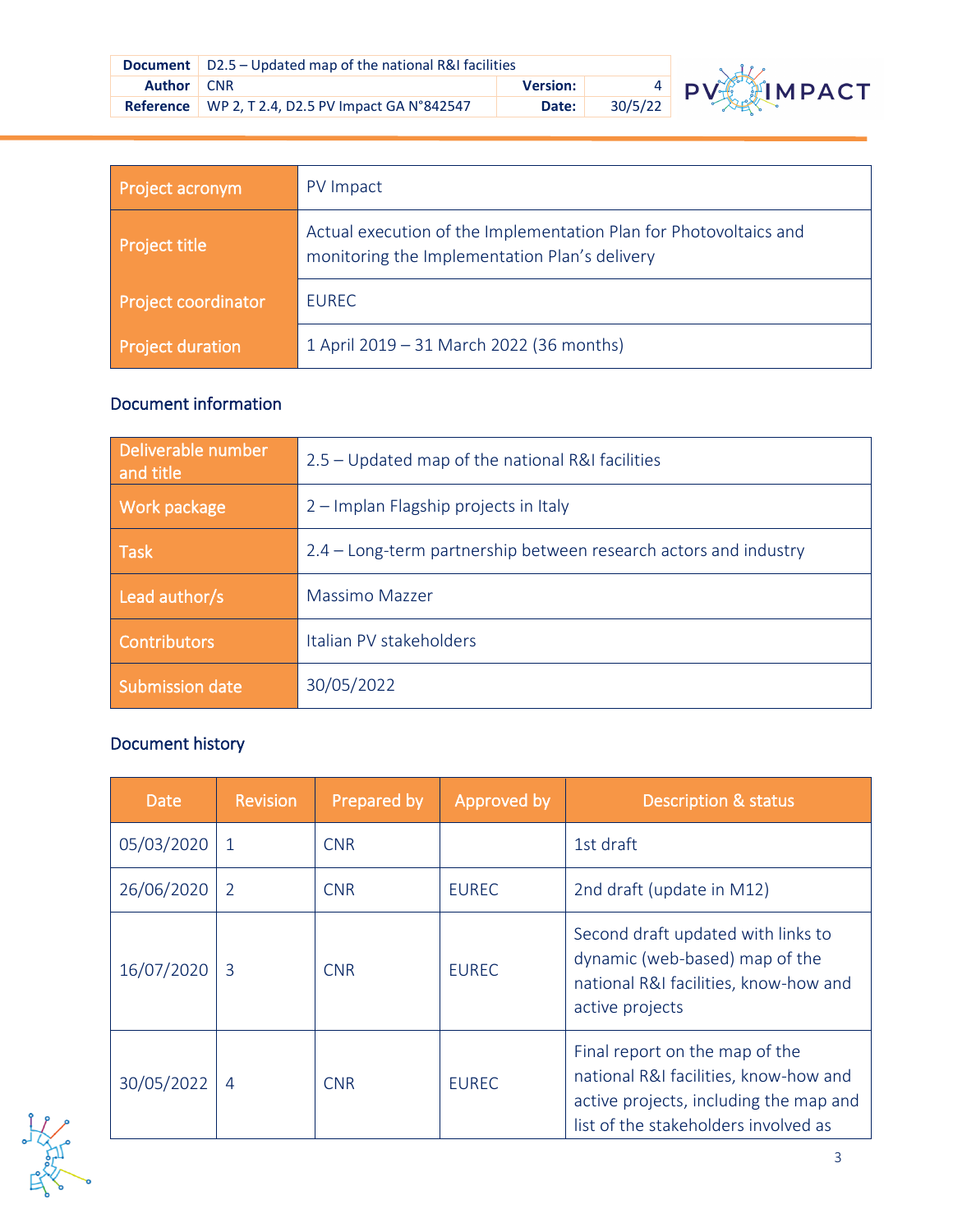|               | <b>Document</b> $\vert$ D2.5 – Updated map of the national R&I facilities |                 |         |                          |
|---------------|---------------------------------------------------------------------------|-----------------|---------|--------------------------|
| <b>Author</b> | <b>CNR</b>                                                                | <b>Version:</b> |         | $\frac{4}{22}$ PV IMPACT |
|               | <b>Reference</b> WP 2, T 2.4, D2.5 PV Impact GA N°842547                  | Date:           | 30/5/22 |                          |

|  | partners in the national project     |
|--|--------------------------------------|
|  | I proposals submitted to the Italian |
|  | Ministry for funding                 |

| PU        | <b>Public</b>                                                                                   |  |
|-----------|-------------------------------------------------------------------------------------------------|--|
| <b>RE</b> | Restricted to a group specified by the Consortium (including the<br><b>Commission Services)</b> |  |
| CO        | Confidential, only for members of the consortium (including the<br><b>Commission Services)</b>  |  |

### Table of contents

| 4.2 |  |  |
|-----|--|--|
| 4.3 |  |  |
|     |  |  |
| 6.  |  |  |
| 7.  |  |  |
|     |  |  |

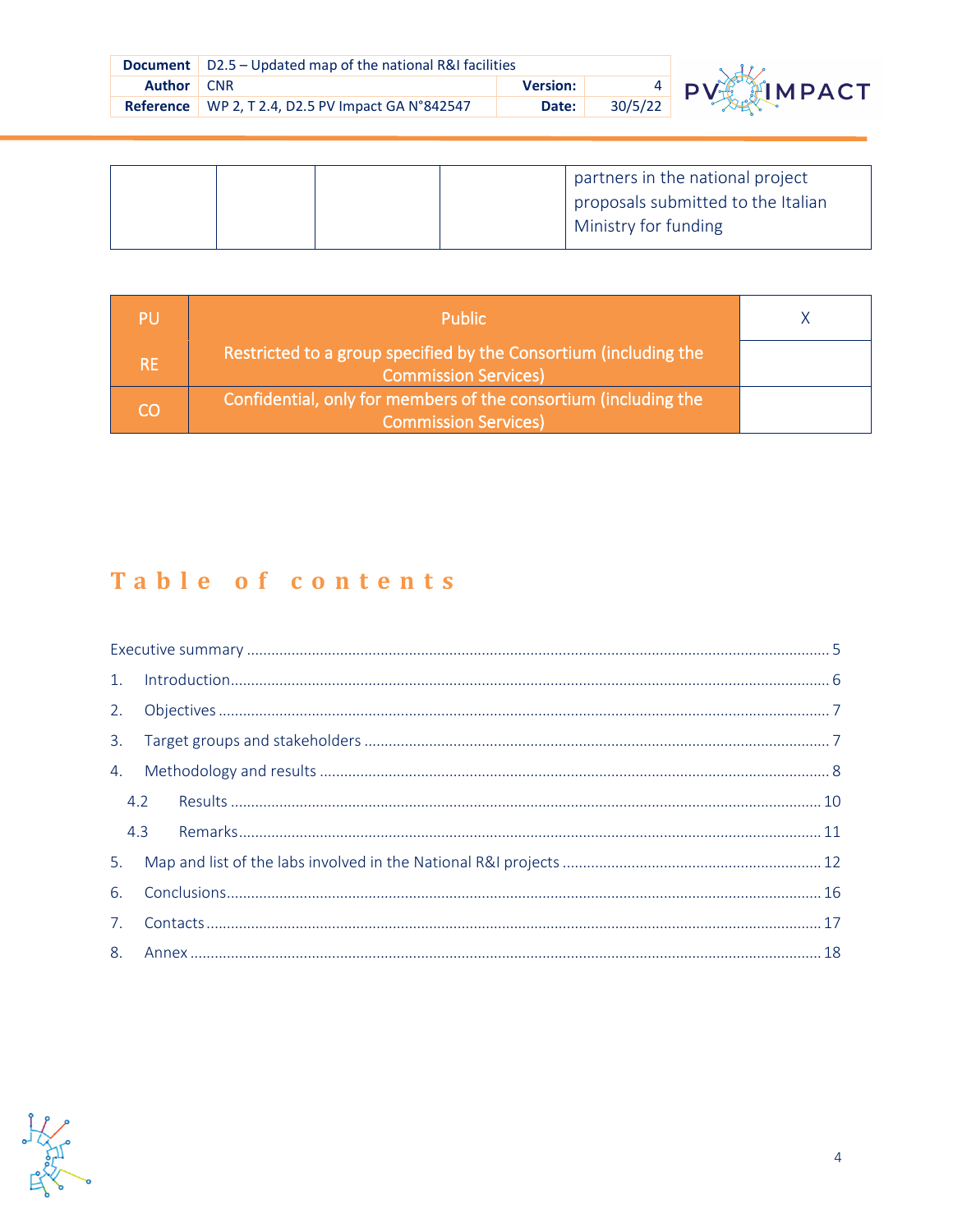|                   | <b>Document</b>   D2.5 – Updated map of the national R&I facilities |                 |         |  |
|-------------------|---------------------------------------------------------------------|-----------------|---------|--|
| <b>Author</b> CNR |                                                                     | <b>Version:</b> |         |  |
|                   | Reference   WP 2, T 2.4, D2.5 PV Impact GA N°842547                 | Date:           | 30/5/22 |  |



# <span id="page-4-0"></span>**Refere** E x e c u t i v e s u m m a r y

**R** the Italian contribution to the SET Plan (PV) Implementation Plan or the White Paper. Three of Several national-scale project proposals were finalised thanks to the workshops and the matchmaking initiatives carried out and supported by PV IMPACT' Work Package 2. Five of these projects were directly connected to the implementation of the strategic plan contained in the White Paper (D2.6). A total of 38 R&I labs belonging to 25 independent subjects, both public and private, were involved in these 5 project proposals. This corresponds to more than 50% of the list of PV stakeholders that have been involved in the groundwork leading to the preparation of either these projects have already been funded by the Italian Ministry of Ecological Transition, the remaining two are still awaiting the final evaluation.

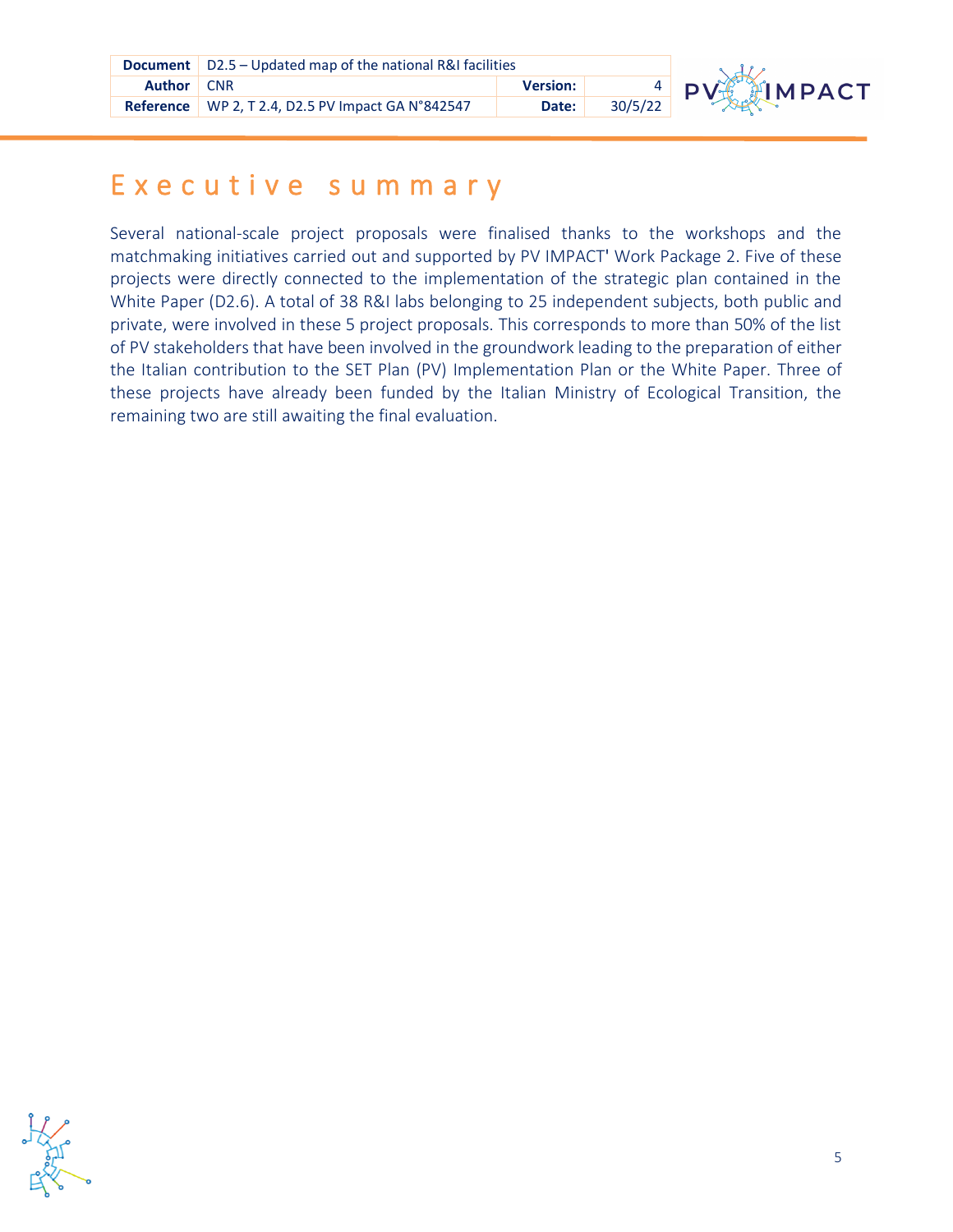

# <span id="page-5-0"></span>**Refere** 1 . I n t r o d u c t i o n

Work Package 2 aims to strengthen the interactions between R&I stakeholders in Italy to help them realize the Implementation Plan efficiently. Tasks 2.1 and 2.2 concern the 'Flagship' Programmes identified for Italy:

- Italian Flagship Programme BIPV/PIPV value chain (Implan Activity 1)
- Italian Flagship Programme Innovative Technologies for Modern Utility-Scale PV (Activity 2, 3, 4)

The Italian contribution to the SET Plan Implementation Plan was a coordinated effort of the whole Italian R&I community stretching from basic research (universities and public research institutions) to industrial research and demonstration (industries).

**Re** Committee"). In order to execute and further develop the plan, a national network of R&I stakeholders of the PV sector was established at the beginning of 2019 as a result of a coordinated effort by the Italian representatives in ETIP-PV, EERA PV-JP and PV-IWG (collectively defined as "Temporary Organising

The immediate priorities of the network have been:

- 1. to promote and monitor the execution of the SET IP at the national level
- 2. to contribute to the preparation of the PV-IMPACT proposal in support of the three Italian partners of the project, that is Enel Green Power, EURAC Research and CNR.
- **Re** throughout the country 3. to map the research projects and the research facilities devoted to R&I in the field of PV

The network is also looking to act as a diffuse lab with a strong commitment to support the national PV industry.

This PV-IMPACT deliverable is about priority n.3 of the network and is an update of deliverable 2.4. In addition, the final version of this deliverable reports the list and the location of the R&I laboratories involved in the 5 national projects submitted for funding to the Ministry of the Ecological Transition (the calls were formerly managed by the Ministry of Economic Development). The list is a large subset (>50%) of the overall R&I laboratories included in the [PV IMPACT database](https://app.powerbi.com/view?r=eyJrIjoiODRhOWQ0MWYtZWVjMS00MDFjLThmNzMtOTNmNGQ4ZWQ2MGZlIiwidCI6IjM0YzY0ZTlmLWQyN2YtNGVkZC1hMWYwLTEzOTdmMGM4NGY5NCIsImMiOjl9)  [\(D2.4\)](https://app.powerbi.com/view?r=eyJrIjoiODRhOWQ0MWYtZWVjMS00MDFjLThmNzMtOTNmNGQ4ZWQ2MGZlIiwidCI6IjM0YzY0ZTlmLWQyN2YtNGVkZC1hMWYwLTEzOTdmMGM4NGY5NCIsImMiOjl9) and involved in at least one of the initiatives organised by PV-IMPACT as part of the activities of WP2 (se[e White Paper, D2.6](https://pvimpact.eu/news-resources/reports/download/a-strategic-plan-for-research-and-innovation-to-re)).

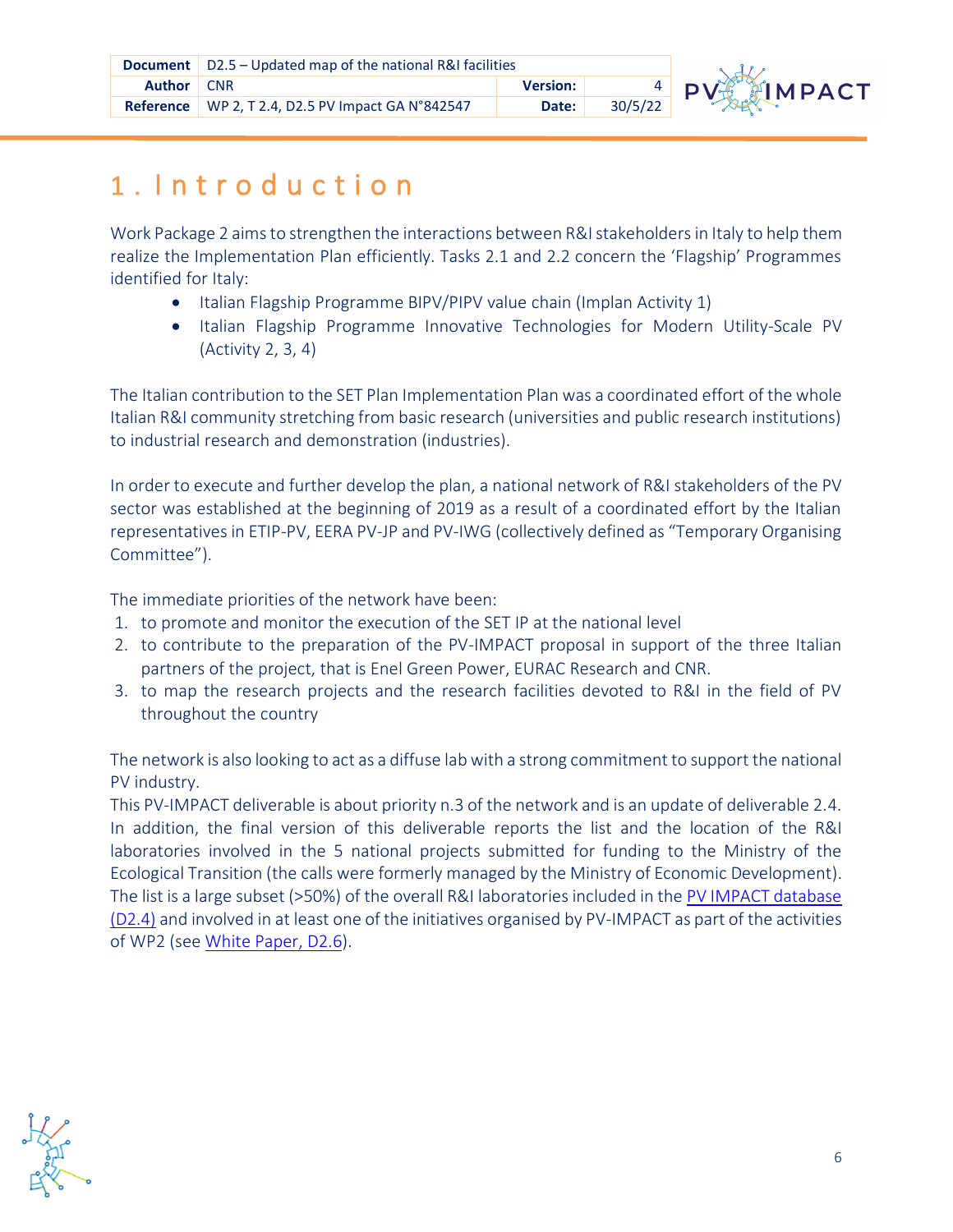

## <span id="page-6-0"></span>2 . O b j e c t i v e s

The objectives of the survey that generated this deliverable were:

- to update the map of all the organisations (public and private) involved in R&I activities in the field of PV
- **R** to update, detailed information about the facilities devoted to such R&I activities in order to maintain a clear picture of who is doing what at the national level
- to monitor the overall investments and public funding supporting R&I projects in each one of the two national flagships (Utility-scale PV and BIPV/PIPV)
- to make this information available to the "Temporary Organising Committee" of the National Network for the sake of preparing strategically-sound national projects as defined in the Set Plan Implementation Plan

**Re** The updated information collected in this survey has been used for the preparation of the first draft of the "[White paper of the R&I priorities in the Italian PV sector](https://pvimpact.eu/news-resources/reports/download/a-strategic-plan-for-research-and-innovation-to-re)"

### <span id="page-6-1"></span>3 . T a r g e t g r o u p s a n d s t a k e h o l d e r s

**Re** The main target of this action coincided with the stakeholders of the Italian PV sector who are actively engaged in R&I activities. Both public research institutions and industries were included in the survey and the same form was used to collect the information described in the previous paragraph.

There was a strong agreement among the national stakeholders about the need for this action and its objectives.

The main reason was the persistent and significant gap between the results of the R&D activities carried out by public research organisations and the actual R&I demand by the national PV industry.

The most important aspects of this gap are:

- 1. the lack of facilities devoted to industrial prototyping activities (TRL 4-5 to TRL7-8). Even the most promising R&D activities stop short of TRL 5, that is at the entrance of the so called "death valley of innovation". No individual organisation can usually find the resources to move further along the TRL scale.
- 2. a very high level of fragmentation and superposition within the public research sector both in terms of R&D topics and, most of all, in terms of lab facilities. The absence of both a

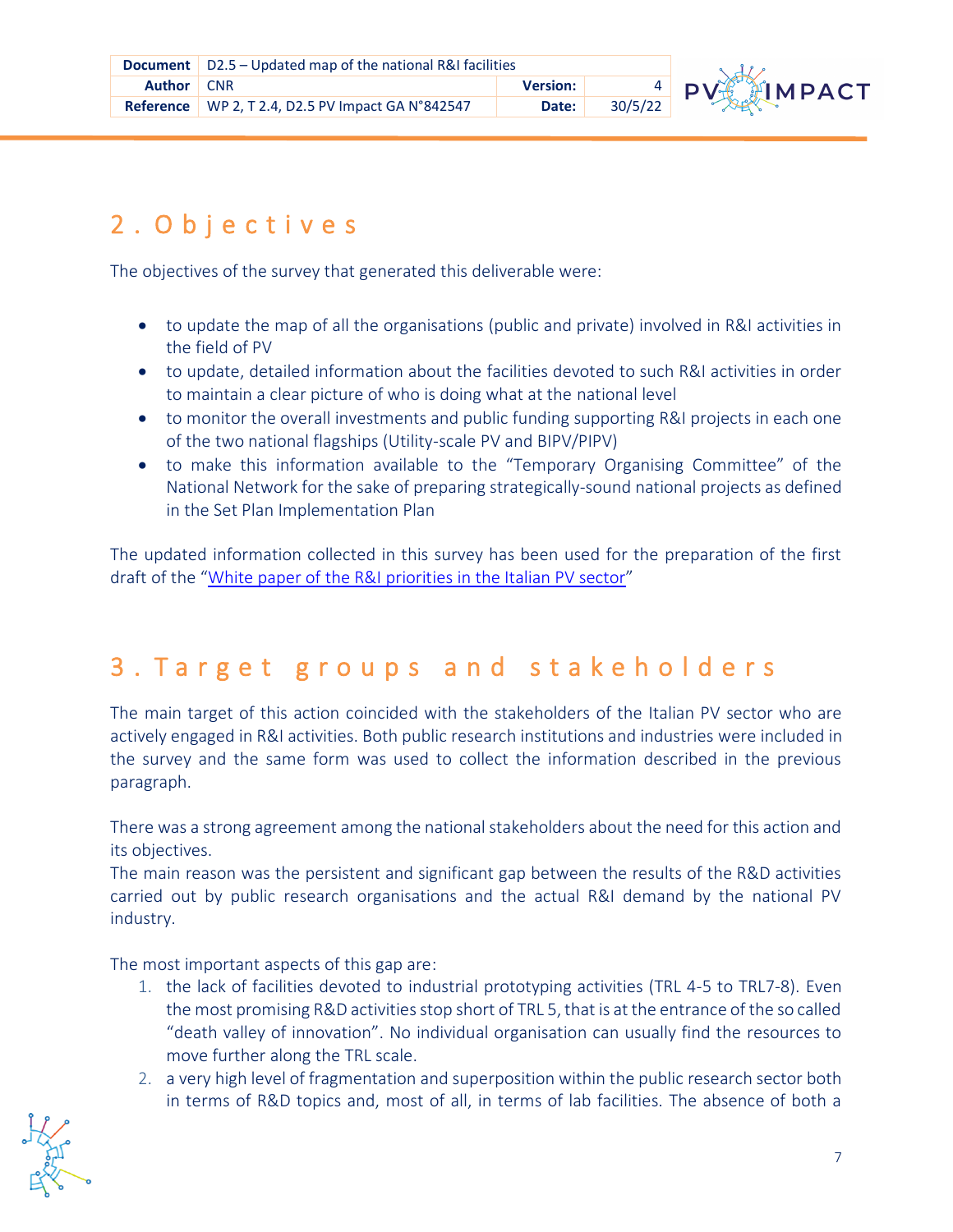

**Refere** organisations on the innovation plans of the national PV industry. coordinated action and a clear strategic plan, have so far undermined the impact of these

This information was also made available to the Italian Ministry for Economic Development (MISE) and to the Italian Ministry of University and Research (MUR), who manage the national R&I funding programmes.

## <span id="page-7-0"></span>**R** 4 . M e t h o d o l o g y a n d r e s u l t s

The information was collected by means of a spreadsheet (see [Annex\)](#page-17-0) preloaded with the information each stakeholder provided in 2017 and 2019.

The following are the main fields to be filled for each lab facility in the main worksheet:

- 1. Description of Equipment/Facility
- **Re** 2. Knot name (top level)
- 3. Lab Name
- 4. Lab Address
- 5. Position in Value Chain
- 6. Main PV Application
- 7. TRL of Main Application
- 8. Secondary PV Application
- 9. TRL of Secondary PV Application
- **Re** 10. Unique Selling Points (of facility): why is this equipment peculiar/unique with respect to standard equipment?
- 11. Machine-time Allocated to PV R&I activities
- 12. Definition of (main) Unit processed by the equipment (example: Silicon Wafer)
- 13. Max Unit size
- 14. Max Throughput

The worksheet is organised in such a way to highlight the combined contributions of research organisations and other photovoltaic stakeholders to the key R&I activities as identified by the Implementation Plan of the SET Plan.

Each facility is linked to its current PV applications, to the maximum TRL achieved so far and, most of all, to its unique characteristics (specific expertise of the operators and/or characteristics of the equipment), with respect to standard equipment available on the market.

Additional data about key technical characteristics of the equipment, such as the maximum size of the "processed units" (lab samples, wafers, solar cells, modules, inverters, systems, plants, etc) or the maximum throughput and/or overall capacity of the facility have also been collected.

These are the PV applications proposed in the survey: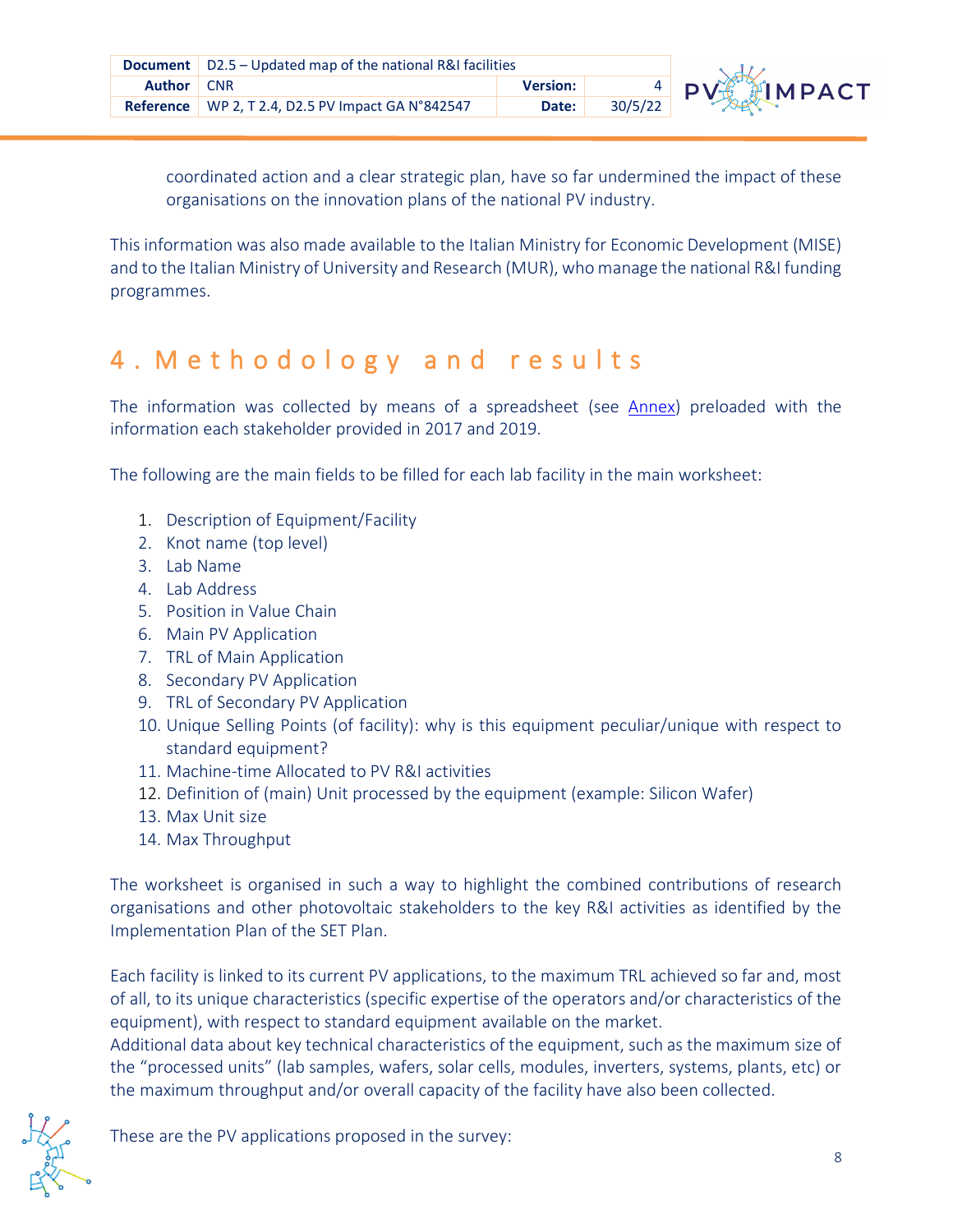

- **•** New PV Materials
- Crystalline Silicon Solar Cells
- Inorganic Thin Film Solar Cells
- DSSC
- Organic Solar Cells
- Perovskite/Hybrid Solar Cells
- Tandem Solar Cells on Silicon
- Concentrator Solar Cells
- Light management solutions (incl. Luminescent Concentrators)
- PV flat panels
- BIPV/PIPV modules
- PV embedded in Fabric & Wearable PV
- Advanced manufacturing machines and production lines
- Combined Heat & Power Generation
- Power Electronics
- **Re** Control Electronics
- Characterisation/Test/Monitoring Tools
- Concentrated Photovoltaic Systems
- Smart PV Systems (IOT)
- Building-scale PV systems
- Utility-Scale PV Plants
- PV as Ancillary Service to the Grid
- Solutions for O&M/upgrade/decommissioning of PV plants
- Smart Grids
- **Other Applications**

A second worksheet is devoted to the key information about the organisation and its more recent involvement in R&I projects on PV funded by either public institutions or private companies.

These are the main fields:

- 1. Institution/Company Name (top Level)
- 2. Reference Person
- 3. Position
- 4. E-mail
- 5. R&I Priorities of the Institution (2017)
- 6. R&I Priorities of the Institution (2019)
- 7. Full Time Equivalent (person-months) allocated to PV in 2019
- 8. Total budget allocated to PV-R&I activities in 2019 (k€)
- 9. Share of the total budget devoted to BIPV/PIPV (Nat. Flagship 1)
- 10. Share of the total budget devoted to Utility-Scale PV (Nat. Flagship 2)
- 11. Contribution (% of the total budget) from Public National/Regional funds
- 12. Contribution (% of the total budget) from European (EC) funds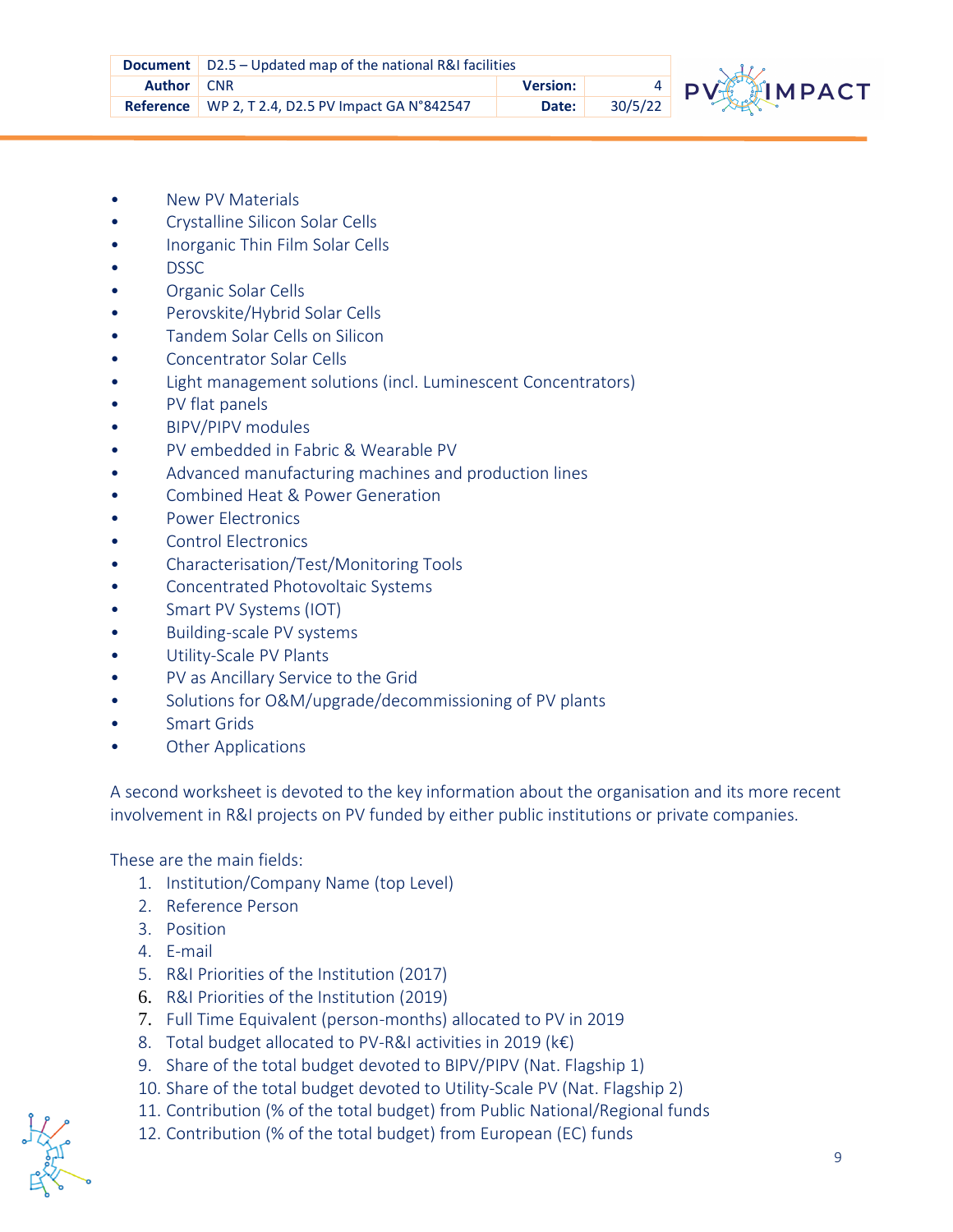

#### 13. Contribution (% of the total budget) from Private funds

The full database is constantly updated and is contained in an Excel spreadsheet maintained by the "Temporary Organising Committee" of the Network of R&I stakeholders of the PV sector.

A subset of the database, where any direct link between each facility a specific organisation or laboratory is removed, is then used to generate dynamic tables and maps ready to be embedded in the PV IMPACT web site.

**R** dynamically to generate two separate reports: The data is processed using Microsoft PowerBI where the original Excel data are processed

- the first, containing the map of the Italian R&I laboratories with the corresponding table of all the coordinates and addresses of each site
- **Re** standard equipment available on the market. Additional data about key technical • the second containing the detailed list of the lab facilities (currently more than 380) independently of their location. Each facility is linked to its current PV applications, to the maximum TRL achieved so far and, most of all, to its "unique selling points" (specific expertise of the operators and/or characteristics of the equipment), with respect to characteristics of the equipment, such as the maximum size of the "processed units" (lab samples, wafers, solar cells, modules, inverters, systems, plants, etc) or the maximum throughput and/or overall capacity devoted to PV, are in the database but not directly accessible in this table.

of the non-public information, can be easily released to specific stakeholders subject to the consent The structure of the database is such that, the connection between each lab facility and the rest of the organisation who provided the data.

#### <span id="page-9-0"></span>4.2 R e s u l t s

The information collected in this survey was key to evaluate the potential, the strength and the weakness of the National Distributed R&I Lab in view of its involvement in the collaborative strategic projects.

The industrial stakeholders can also benefit from this survey as it makes it easier to identify type and extent of the R&D partnership, the National Distributed lab can provide, particularly in the case of ambitious tasks of industrial-research included in the SET Plan Implementation Plan, such as the development of high-efficiency (>30%) tandem solar cells based on the integration of a "wide-gap" thin-film device in a state-of-the-art Silicon solar cell.

The survey clearly shows that some of the knots of the National R&I Network already act as defacto hubs for specific topics such as "technologies for high-efficiency PV", "Perovskite, DSSC and other thin-film PV technologies", "PV integration in products and building components", "PV systems for distributed generation", "advanced O&M and upgrade of PV plants". A strong coordination between these hubs could be the first effective step towards to establishment of a

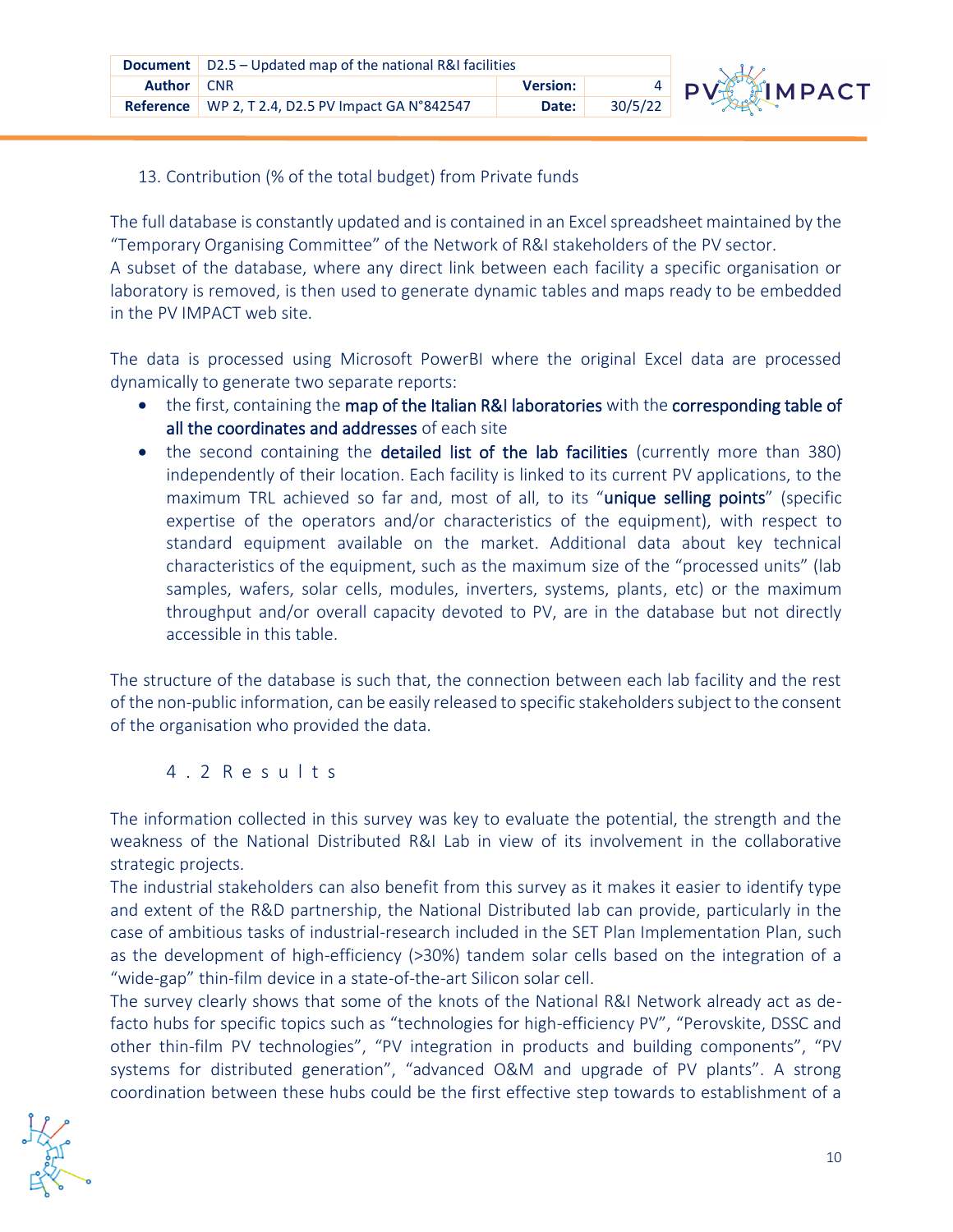

**Refere** network (on one side) and to the national industrial prototyping facilities (on the other side). core R&D facility (F3) of the national distributed lab, directly connected to the rest of the R&I

The following are the codes containing the dynamic links to the PowerBI reports described in the previous paragraph:

#### 1) Map of the Italian R&I laboratories

#### Code for the incorporation in the PV IMPACT Web Site

<iframe width="800" height="600"

**R** src="https://app.powerbi.com/view?r=eyJrIjoiODRhOWQ0MWYtZWVjMS00MDFjLThmNzMtOTN mNGQ4ZWQ2MGZlIiwidCI6IjM0YzY0ZTlmLWQyN2YtNGVkZC1hMWYwLTEzOTdmMGM4NGY5NCI sImMiOjl9" frameborder="0" allowFullScreen="true"></iframe>

#### Direct access

[https://app.powerbi.com/view?r=eyJrIjoiODRhOWQ0MWYtZWVjMS00MDFjLThmNzMtOTNmNG](https://app.powerbi.com/view?r=eyJrIjoiODRhOWQ0MWYtZWVjMS00MDFjLThmNzMtOTNmNGQ4ZWQ2MGZlIiwidCI6IjM0YzY0ZTlmLWQyN2YtNGVkZC1hMWYwLTEzOTdmMGM4NGY5NCIsImMiOjl9) [Q4ZWQ2MGZlIiwidCI6IjM0YzY0ZTlmLWQyN2YtNGVkZC1hMWYwLTEzOTdmMGM4NGY5NCIsImM](https://app.powerbi.com/view?r=eyJrIjoiODRhOWQ0MWYtZWVjMS00MDFjLThmNzMtOTNmNGQ4ZWQ2MGZlIiwidCI6IjM0YzY0ZTlmLWQyN2YtNGVkZC1hMWYwLTEzOTdmMGM4NGY5NCIsImMiOjl9) iOil<sub>9</sub>

#### 2) Detailed list of the lab facilities

#### Code for the incorporation in the PV IMPACT Web Site

<iframe width="800" height="600"

**Re** frameborder="0" allowFullScreen="true"></iframe> src="https://app.powerbi.com/view?r=eyJrIjoiZjQ5M2RkYjQtOTNjMi00OTExLWI3M2YtNzU3ZGY0 NjFiYTA0IiwidCI6IjM0YzY0ZTlmLWQyN2YtNGVkZC1hMWYwLTEzOTdmMGM4NGY5NCIsImMiOjl9"

#### Direct access

[https://app.powerbi.com/view?r=eyJrIjoiZjQ5M2RkYjQtOTNjMi00OTExLWI3M2YtNzU3ZGY0NjFiY](https://app.powerbi.com/view?r=eyJrIjoiZjQ5M2RkYjQtOTNjMi00OTExLWI3M2YtNzU3ZGY0NjFiYTA0IiwidCI6IjM0YzY0ZTlmLWQyN2YtNGVkZC1hMWYwLTEzOTdmMGM4NGY5NCIsImMiOjl9) [TA0IiwidCI6IjM0YzY0ZTlmLWQyN2YtNGVkZC1hMWYwLTEzOTdmMGM4NGY5NCIsImMiOjl9](https://app.powerbi.com/view?r=eyJrIjoiZjQ5M2RkYjQtOTNjMi00OTExLWI3M2YtNzU3ZGY0NjFiYTA0IiwidCI6IjM0YzY0ZTlmLWQyN2YtNGVkZC1hMWYwLTEzOTdmMGM4NGY5NCIsImMiOjl9)

#### <span id="page-10-0"></span>4.3 R e m a r k s

The complete information collected through the survey is accessible by the Temporary Organising Committee of the Italian PV Network. The bulk of these data is made publicly available in anonymous form stripped down of any sensitive information. Industries or other European stakeholders interested in more specific information may access the more sensitive data only after the consent of the owner of the data is expressed in written

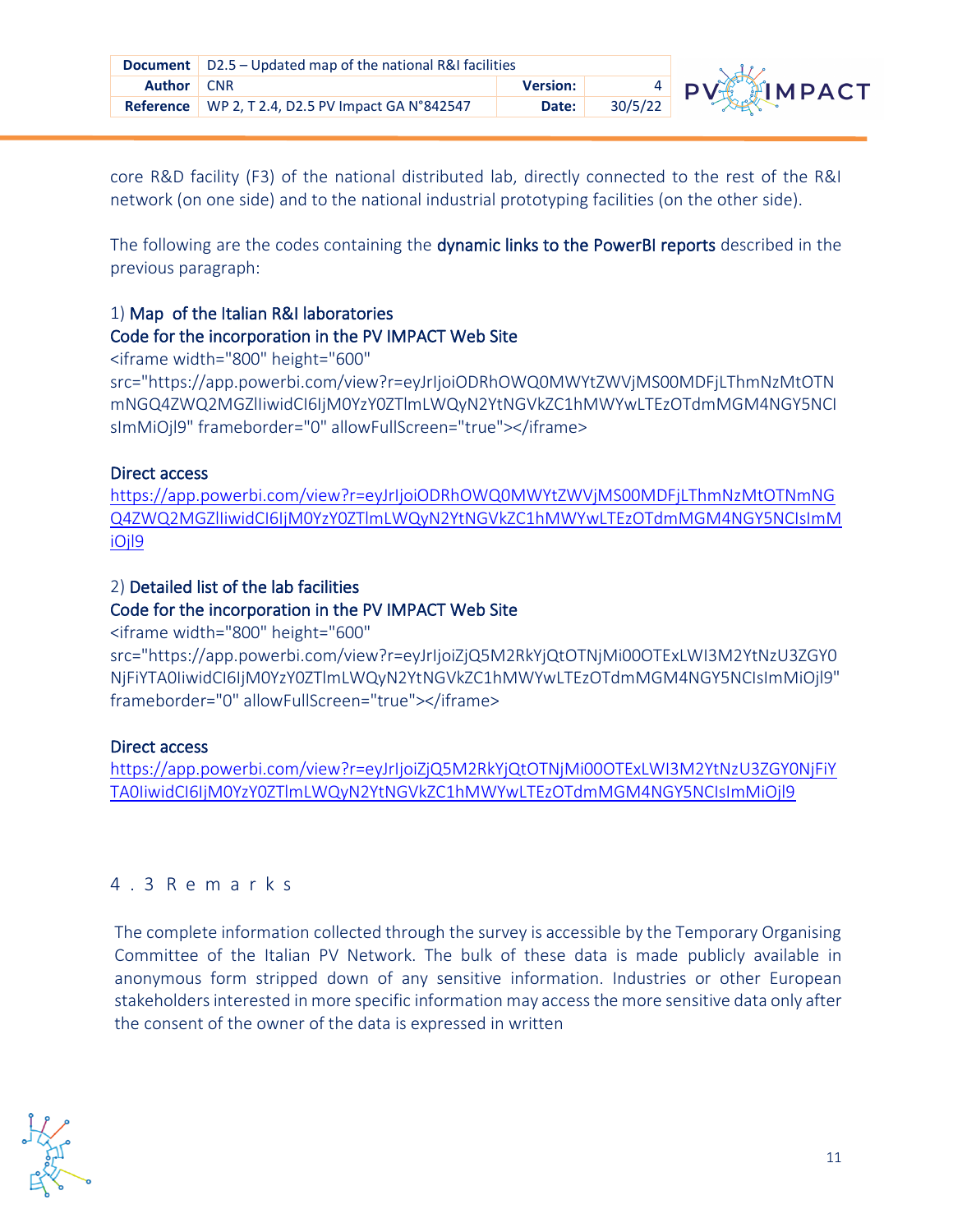|               | <b>Document</b> $\vert$ D2.5 – Updated map of the national R&I facilities |                 |         |        |
|---------------|---------------------------------------------------------------------------|-----------------|---------|--------|
| <b>Author</b> | <b>CNR</b>                                                                | <b>Version:</b> |         | $4$ DV |
|               | Reference   WP 2, T 2.4, D2.5 PV Impact GA N°842547                       | Date:           | 30/5/22 |        |



# <span id="page-11-0"></span>5 . M a p a n d list of the labs i n v o l v e d i n t h e N a t i o n a l R & I p r o j e c t s

The following map shows the distribution of the 38 R&I labs directly involved in the 5 national projects submitted for funding to the Italian Ministry of Ecological Transition (MITE) as a result of the PV IMPACT's supporting activities.



*Figure 1 - distribution of the 38 R&I labs directly involved in the 5 national projects submitted for funding to the MITE*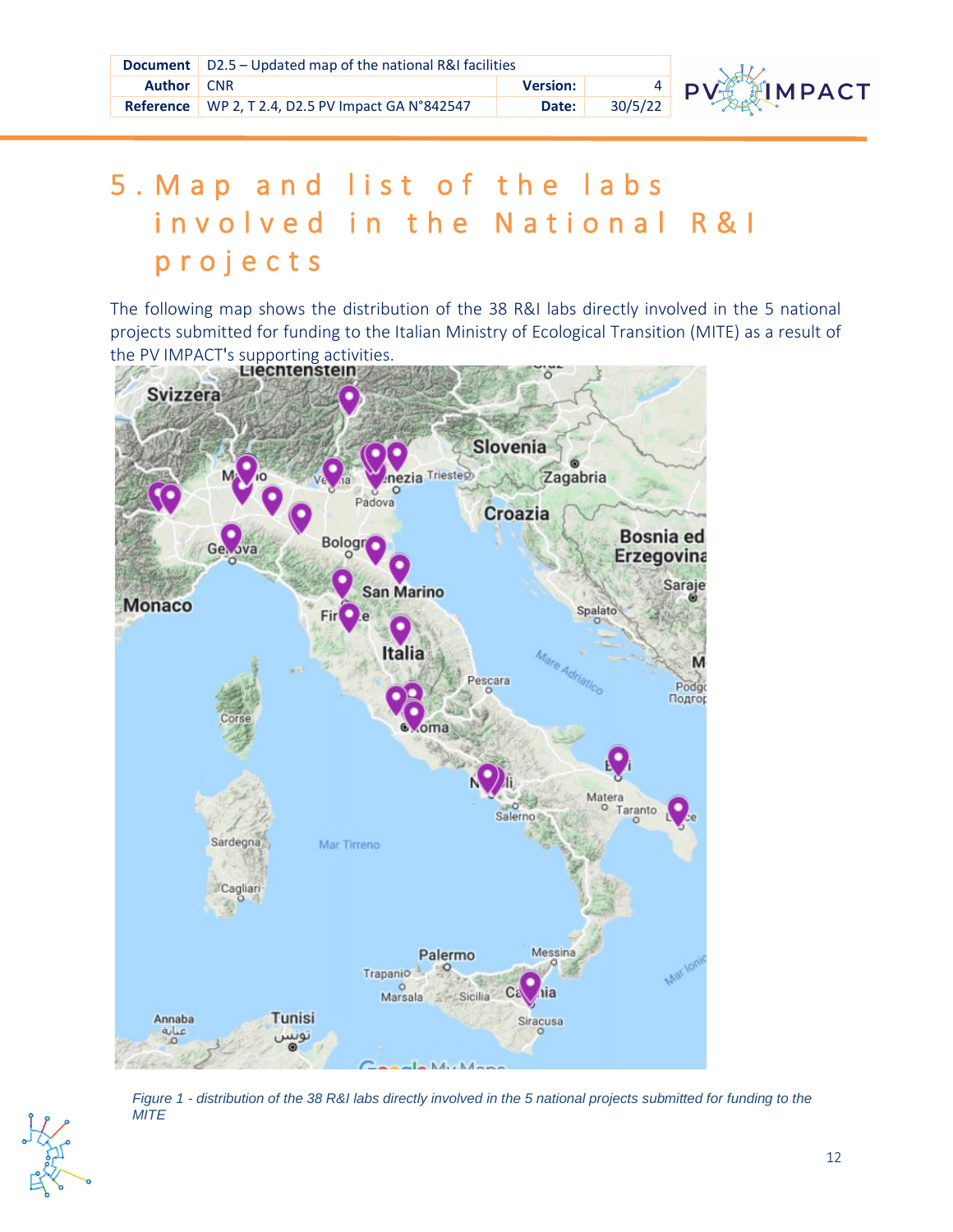

The table below reports the names and addresses of the R&I labs shown in the previous map. The involvement of each lab in the two national flagships, Utility-scale PV and BIPV, is shown in the last two columns. Industrial labs are highlighted in yellow, private R&I institutions are highlighted in green, the remaining subjects are public research or high education institutions.

| <b>Stakeholder Name</b>                      | <b>Address</b>                                                                                  | <b>Utility</b><br>scale | <b>BIPV</b> |
|----------------------------------------------|-------------------------------------------------------------------------------------------------|-------------------------|-------------|
| University of Verona                         | Via dell'Artigliere 8; 37129 Verona                                                             |                         | x           |
| University of Padova                         | via Giovanni Gradenigo 6/B 35131 Padova; Italy                                                  |                         | X           |
| <b>CNR Parma</b>                             | Parco Area delle Scienze 37/A; 43124; Parma; Italy                                              |                         | x           |
| University of Pavia                          | Via Bassi 6; 27100 Pavia                                                                        | X                       |             |
| <b>CESI</b>                                  | Via Raffaele Rubattino, 54, 20134 Milano MI                                                     |                         | x           |
| <b>CNR Roma</b>                              | via Salaria Km 29;300 - 00015 Monterotondo Stazione (RM)<br>- Italy                             | X                       |             |
| <b>University Milano</b><br><b>Bicocca</b>   | Via Cozzi 55; 20126 Milano                                                                      |                         | X           |
| <b>University Roma Tor</b><br>Vergata, CHOSE | via del Politecnico 1; 00133 Roma                                                               | X                       |             |
| <b>Olivotto Glass</b>                        | Viale M. Gandhi, 22, 10051 Avigliana TO                                                         | X                       |             |
| <b>RSE Milano</b>                            | Via Rubattino 54 - 20134 Milano                                                                 |                         | x           |
| University of Torino                         | Via Pietro Giuria 7; 10125 Torino (c/o Dipartimento di<br>Chimica)<br>Via Quarello 15 A; Torino |                         | x           |
| <b>ENEA Roma</b>                             | Centro Ricerche ENEA Casaccia - Via Anguillarese; 301 -<br>00123 S.Maria di Galeria (Roma)      | X                       |             |
| <b>CNR Lecce</b>                             | c/o Campus Ecotekne - Università del Salento<br>via Monteroni; 73100 Lecce; Italy               |                         | x           |
| <b>CNR Faenza</b>                            | Via Granarolo, 64, 48018 Faenza RA                                                              |                         | x           |

Artists of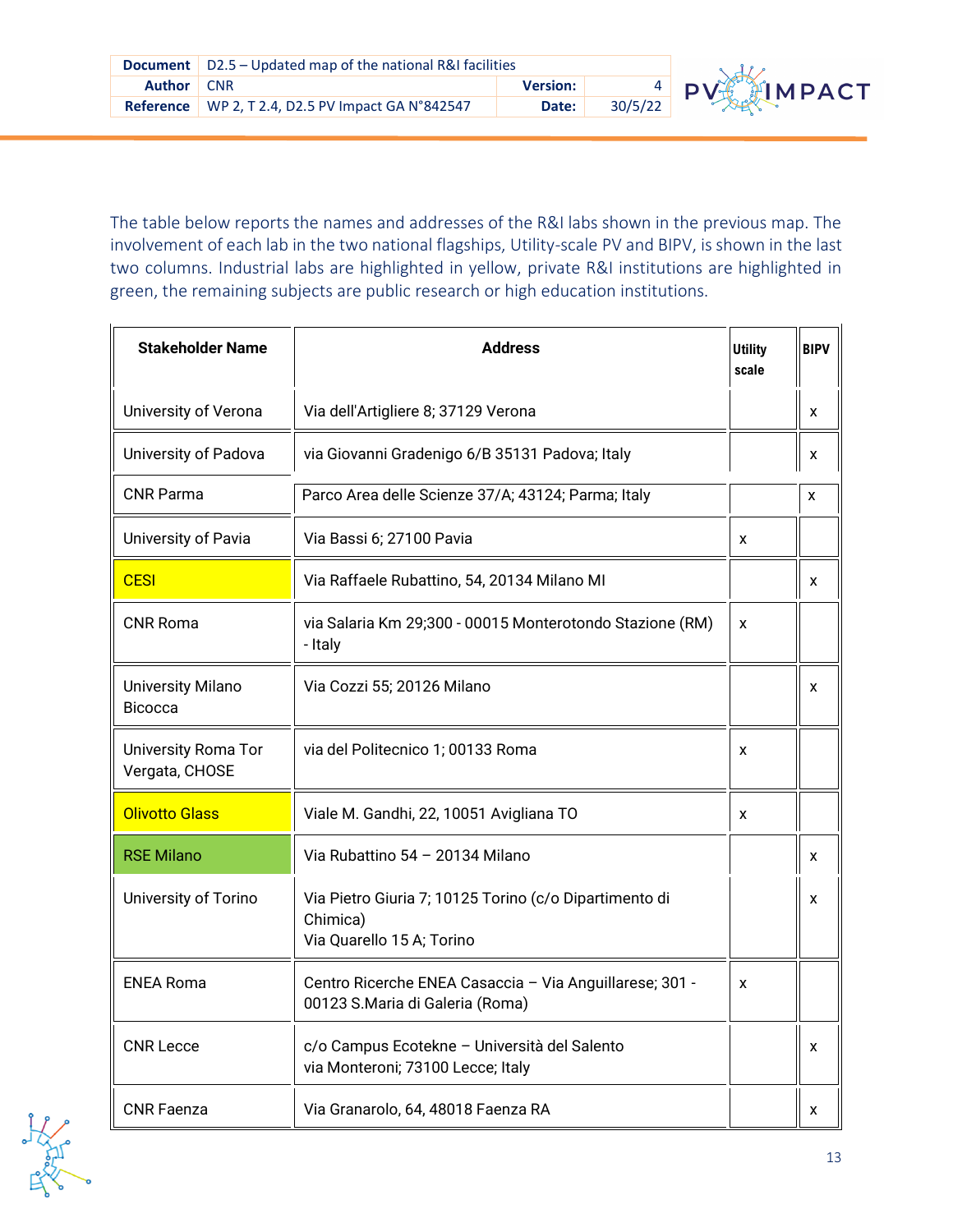

| <b>CNR Catania</b>                        | Strada VIII Zona Industriale, 95121 Catania CT                           | x | x |
|-------------------------------------------|--------------------------------------------------------------------------|---|---|
| <b>CNR Milano</b>                         | Via Alfonso Corti, 12, 20133 Milano MI                                   |   | x |
| <b>CNR Padova</b>                         | Via Francesco Marzolo, 1, 35131 Padova PD                                |   | x |
| <b>IIT Milano</b>                         | via Pascoli 70/3; 20133 Milan                                            | x |   |
| <b>CAMLIN Italia</b>                      | Strada Budellungo, 2, 43123 Parma PR                                     |   | x |
| <b>BeDimensional</b>                      | Lungotorrente Secca, 30R, 16163 Genova GE                                | x |   |
| University of Perugia                     | Via Alessandro Pascoli, 06123 Perugia PG                                 | x |   |
| University of Napoli                      | Via Cinthia, 80126 Fuorigrotta, Napoli NA                                | x |   |
| University of Catania                     | Via S. Sofia, 64 95123 Catania                                           | X |   |
| <b>ENEA Portici</b>                       | Porto Del Granatello 17 - 80055 Portici                                  | x |   |
| <b>RSE Piacenza</b>                       | Strada della Torre della Razza, 29122 Piacenza PC                        |   | x |
| <b>EURAC Research</b>                     | Via A. Volta 13/A - 39100 Bolzano                                        |   | x |
| <b>CNR Firenze</b>                        | Via Madonna del Piano, 10, 50019 Sesto Fiorentino FI                     |   | x |
| University of Siena                       | Via Roma, 56, 53100 Siena SI                                             |   | x |
| <b>Applied</b><br><b>Materials Italia</b> | Via Postumia Ovest, 244, 31048 Olmi TV                                   |   | x |
| Focchi                                    | 805, Via Cornacchiara, 47824, Poggio Torriana RN                         |   | X |
| Politecnico di Torino                     | Corso Duca degli Abruzzi, 24, 10129 Torino TO                            |   | x |
| <b>FuturaSun</b>                          | Riva del Pasubio, 14, 35013 Cittadella PD                                |   | x |
| <b>CNR Napoli</b>                         | R5RP+7P Napoli, Città Metropolitana di Napoli                            |   | x |
| <b>CNR Bari</b>                           | Via Giovanni Amendola, 122/0, 70126 Bari BA                              |   | x |
| <b>CNR Milano</b>                         | Dipartimento di Fisica, Piazza Leonardo da Vinci, 32, 20133<br>Milano MI |   | x |
| <b>CNR Roma</b>                           | Via del Fosso del Cavaliere, 100, 00133 Roma RM                          | x | X |

Antiche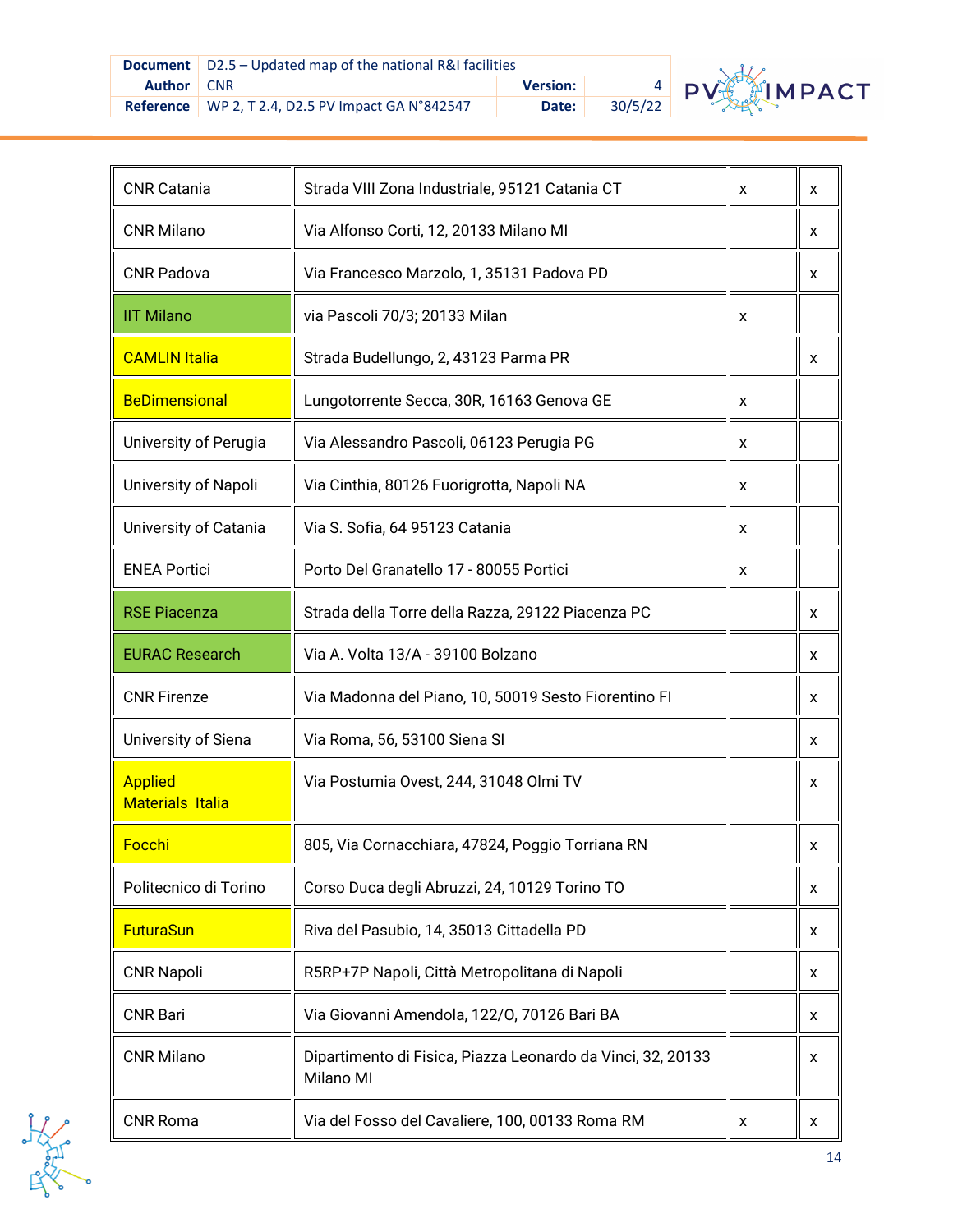|                   | <b>Document</b>   D2.5 – Updated map of the national R&I facilities |                 |         |    |
|-------------------|---------------------------------------------------------------------|-----------------|---------|----|
| <b>Author</b> CNR |                                                                     | <b>Version:</b> |         | PV |
|                   | Reference   WP 2, T 2.4, D2.5 PV Impact GA N°842547                 | Date:           | 30/5/22 |    |



| <b>RISE Tech</b>     | Via Monte Bianco, 18, 35018 San Martino di Lupari PD |  |
|----------------------|------------------------------------------------------|--|
| <b>ENEA Frascati</b> | Via Enrico Fermi, 45, 00044 Frascati RM              |  |

*Table 1 - Names and addresses of the R&I labs involved in the 5 national projects*

Transition. More details are available in the latest addendum to the White Paper (D2.6)<sup>1</sup>. The following table, also reported in the addendum of the White Paper (D2.6), contains the basic information about the five national projects submitted for funding to the Ministry of the Ecological

|                                      | Flagship                               | <b>Type</b>                              | <b>Budget</b> | <b>State</b>                    | <b>Partners</b>                                                                   |
|--------------------------------------|----------------------------------------|------------------------------------------|---------------|---------------------------------|-----------------------------------------------------------------------------------|
| 1.TANDEM                             | Utility-scale<br>PV                    | Industry-led<br>R&D action<br>$(TRL4-6)$ | €3M           | Funded<br>2022-2025             | <b>Olivotto Glass,</b><br>RISE Tech, CNR,<br><b>ENEA</b>                          |
| 2. FOURIER                           | <b>BIPV</b>                            | Industry-led<br>R&D action<br>$(TRL4-6)$ | €1.7M         | Funded<br>2022-2024             | CAMLIN,<br>AMAT, EURAC,<br>Focchi, CNR                                            |
| 3.GoPV                               | Utility-scale<br><b>PV</b>             | Research<br>action (TRL1-<br>4)          | E5M           | Awaiting<br>final<br>assessment | ENEA, UniCT,<br>UniNA, UniPV,<br>IIT, UniRoma2,<br>UniPG,<br><b>BeDimensional</b> |
| 4.CANVAS                             | <b>BIPV</b>                            | Research<br>action<br>$(TRL1-4)$         | $\epsilon$ 5M | Awaiting<br>final<br>assessment | CNR, RSE,<br>CESI, EURAC,<br>UniMIB, UniTO,<br>PoliTO.                            |
| 5. RdS<br>Commissioning<br>Agreement | Utility-scale<br>PV and<br><b>BIPV</b> | Research and<br>Development              | E20M          | Started in<br>January<br>2022   | ENEA, RSE,<br><b>CNR</b><br>Subcontractors<br>(Universities)                      |

*Table 2 - Basic information about the five national projects submitted for funding to the Ministry of the Ecological Transition*

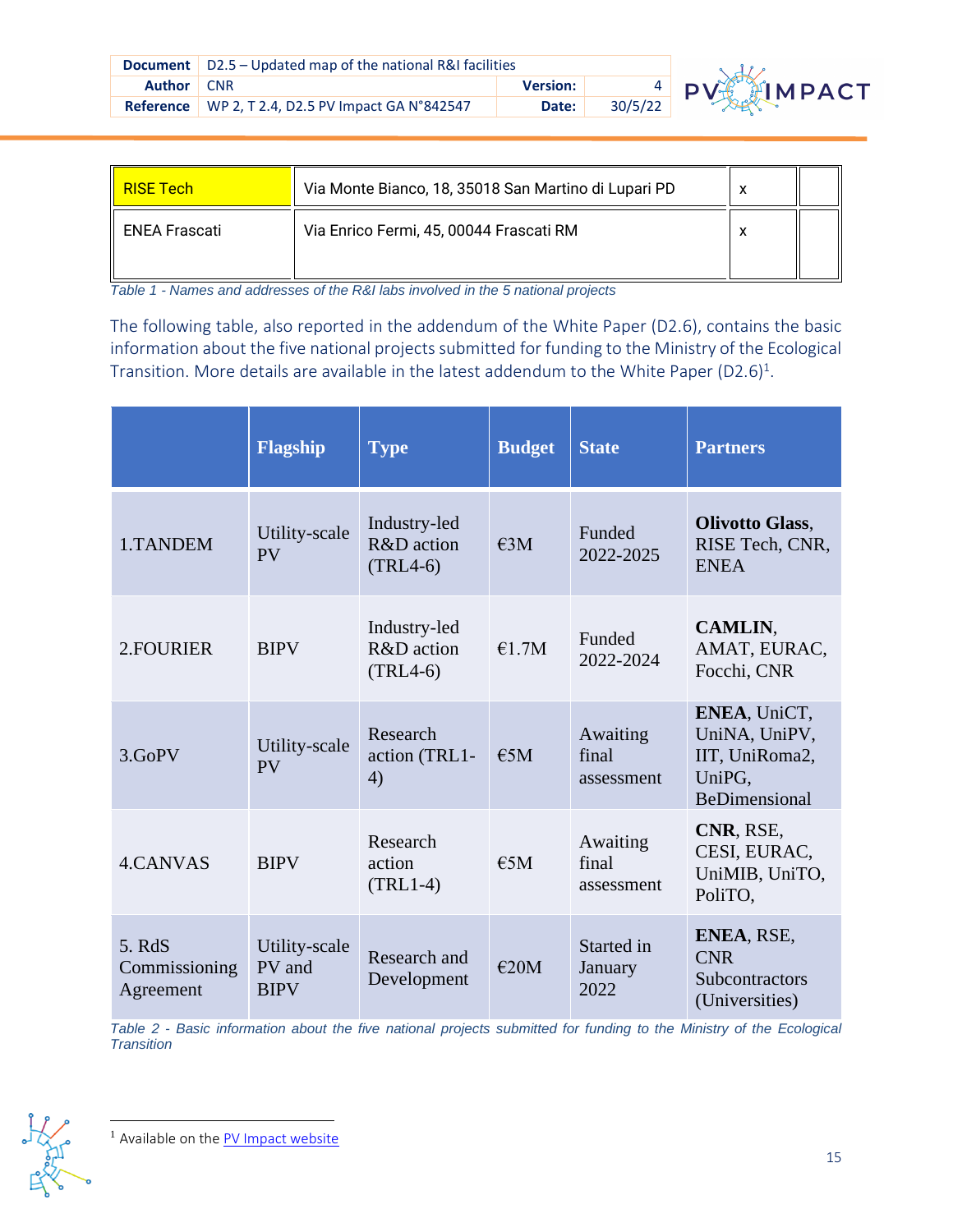

## <span id="page-15-0"></span>6 . C o n c l u s i o n s

Paper) to the preparation of the national R&I projects are in the list of partners of these projects. PV IMPACT's Work Package 2 provided a very significant contribution to the actual execution of the SET Plan Implementation Plan of the Photovoltaic sector in Italy. About half of the subjects, actively involved in the three-year execution plan, from the definition of the strategies (i.e. White The successful work initiated by PV IMPACT will be inherited by a national association which is due to be formed by September 2022.

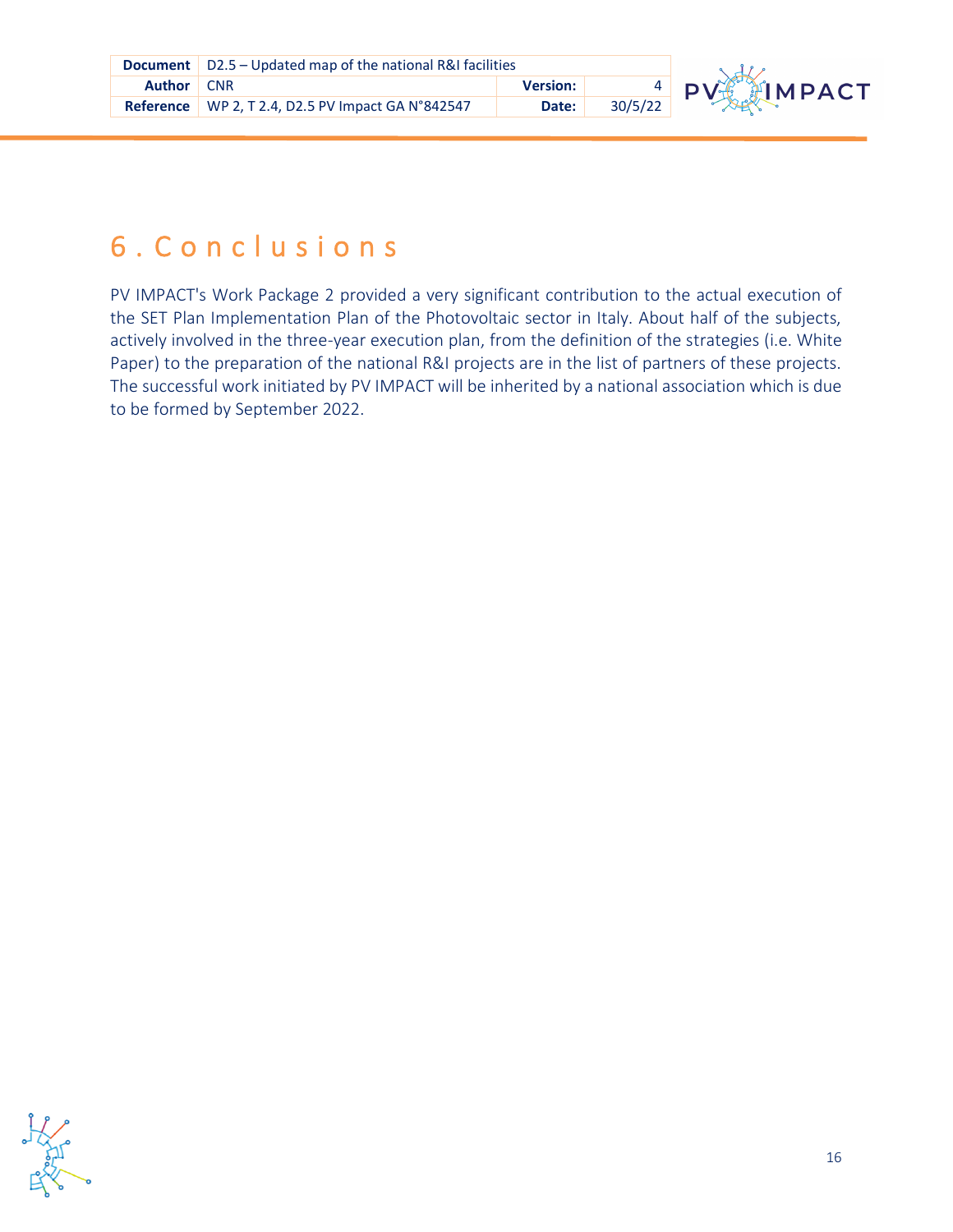

# <span id="page-16-0"></span>7 . C o n t a c t s

#### Project coordinator

**R** Andrej Mišech EUREC Place du Champ de Mars 2 1050 Brussels, Belgium Email: misech@eurec.be Phone: +32 2318 4052

#### Work Package Leader

ENEL Green Power Daniele Proietti Contrada Blocco Torrazze 95121, Catania, Italy Email: daniele.proietti@enel.com Phone: +39 095 6364295

#### Task Leader

CNR Massimo Mazzer Parco Area dell Scienze, 37/a Parma, Italy Email: [massimo.mazzer@cnr.it](mailto:massimo.mazzer@cnr.it) Phone: +39 0521 269208

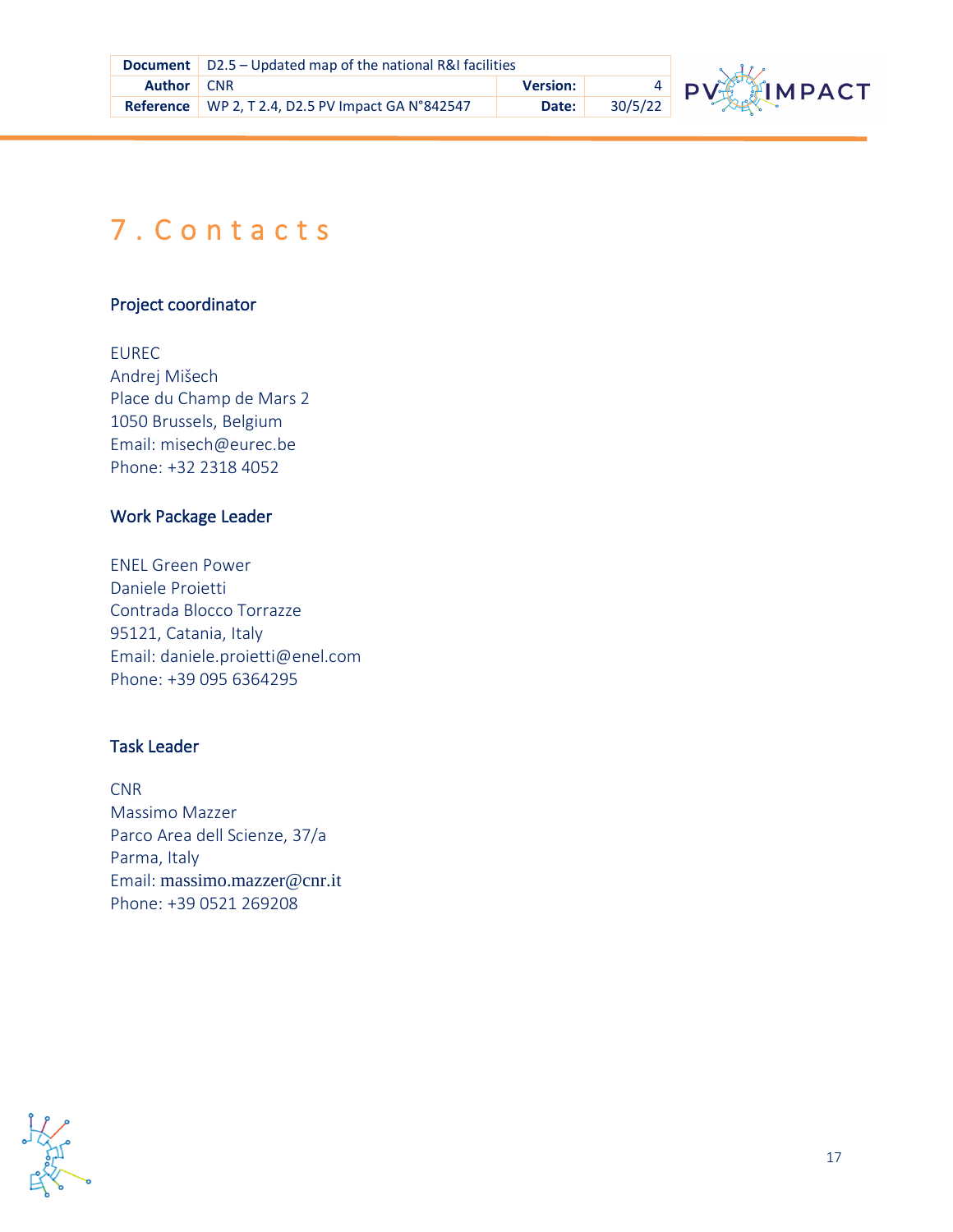|                   | <b>Document</b>   D2.5 – Updated map of the national R&I facilities |                 |         |  |
|-------------------|---------------------------------------------------------------------|-----------------|---------|--|
| <b>Author</b> CNR |                                                                     | <b>Version:</b> |         |  |
|                   | <b>Reference</b> WP 2, T 2.4, D2.5 PV Impact GA N°842547            | Date:           | 30/5/22 |  |



# <span id="page-17-0"></span>**Refere** 8 . A n n e x

| <b>FIELD</b>                                                          | Entry |
|-----------------------------------------------------------------------|-------|
| Institution/Company Name (top Level)                                  |       |
| <b>Reference Person</b>                                               |       |
| Position                                                              |       |
| E-mail                                                                |       |
| R&I Priorities of the Institution (2017)                              |       |
| R&I Priorities of the Institution (2019)                              |       |
| Full Time Equivalent (person-months) allocated to PV in 2019          |       |
| Total budget allocated to PV-R&I activities in 2019 (k€)              |       |
| Share of the total budget devoted to BIPV/PIPV (Nat. Flagship 1)      |       |
| Share of the total budget devoted to Utility-Scale PV (Nat. Flagship  |       |
| Contribution (% of the total budget) from Public National/Regional fi |       |
| Contribution (% of the total budget) from European (EC) funds         |       |
| Contribution (% of the total budget) from Private funds               |       |

*Figure 8-1 PV Network and facilities\_template\_knots input*

| # | Description of Equipment/Facility | Knot name (top<br>level). (select from<br>menu) | Lab Name<br><b>Example: Department of</b> (select from<br>Chemistry | <b>Lab Address</b><br>menu) | Lab Address (manual<br>$entry)^*$<br>Example: Bologna, Via<br>Selmi, 2:40126 |
|---|-----------------------------------|-------------------------------------------------|---------------------------------------------------------------------|-----------------------------|------------------------------------------------------------------------------|
|   |                                   |                                                 |                                                                     |                             |                                                                              |
| 2 |                                   |                                                 |                                                                     |                             |                                                                              |

*Figure 8-2 PV Network and facilities\_template\_Virtual lab input – fragment*

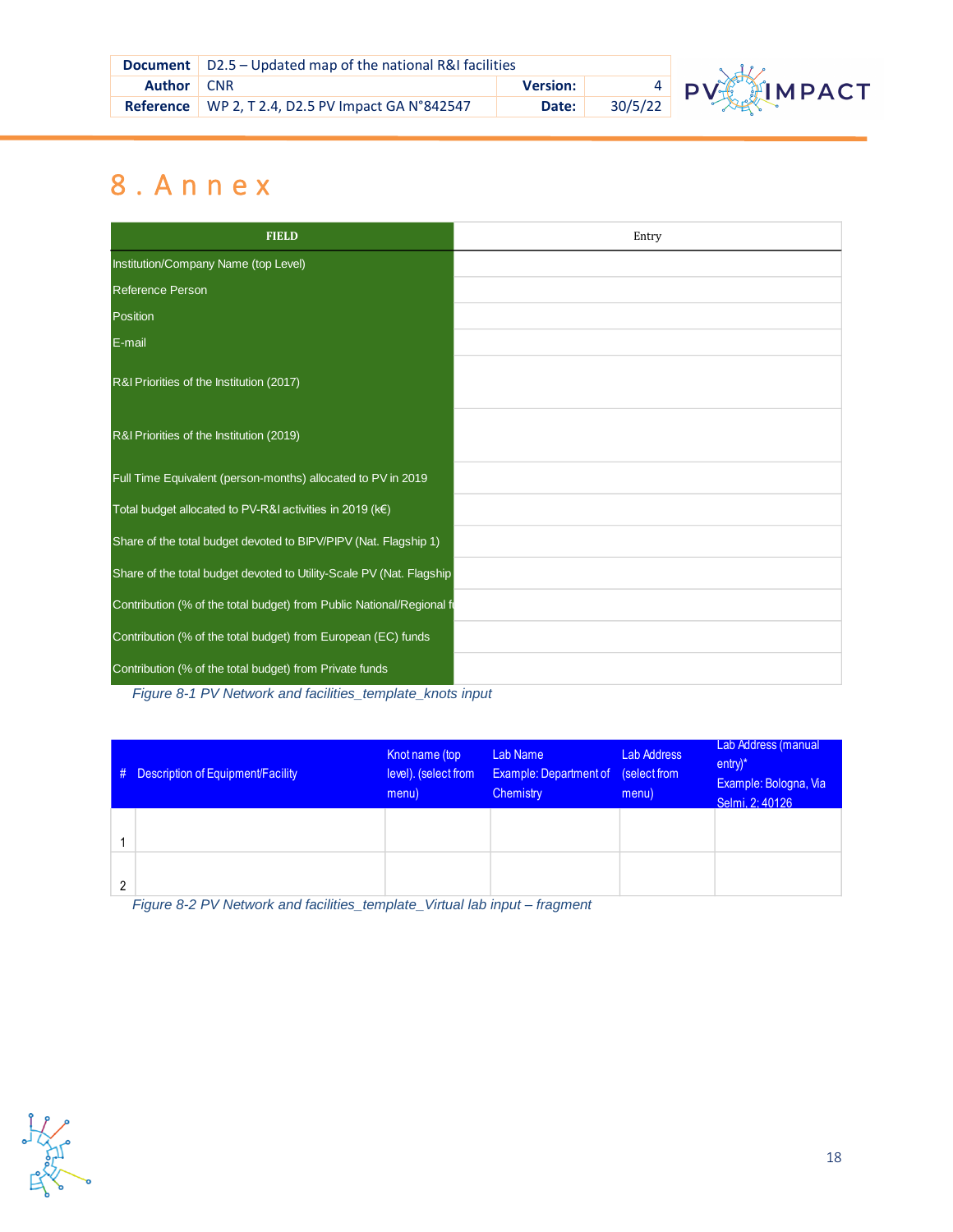|                   | <b>Document</b>   D2.5 – Updated map of the national R&I facilities |                 |         |
|-------------------|---------------------------------------------------------------------|-----------------|---------|
| <b>Author</b> CNR |                                                                     | <b>Version:</b> |         |
|                   | Reference   WP 2, T 2.4, D2.5 PV Impact GA N°842547                 | Date:           | 30/5/22 |



| Pos          | Value Chain                                                                       |  |
|--------------|-----------------------------------------------------------------------------------|--|
| $\mathbf{1}$ | <b>Computer Simulation/Modelling</b>                                              |  |
| 2            | Synthesis of New Materials for PV applications                                    |  |
| 3            | Material Characterisation                                                         |  |
| 4            | Thin Film Deposition & Post-Deposition Treatments                                 |  |
| 5            | Lab-scale Solar Cell Processing and Fabrication                                   |  |
| 6            | Characterisation of Lab-scale Solar Cells                                         |  |
| 7            | Development of Prototype PV Modules for Utility-Scale applications                |  |
| 8            | Development of BIPV/PIPV Prototype Modules                                        |  |
| 9            | Development of Prototype Modules for Combined Heat&PV-Power Generation            |  |
| 10           | Accelerated Lifetime Test of Prototype PV Modules                                 |  |
| 11           | Development of new BOS and Energy Storage solutions                               |  |
| 12           | Development of Innovative Building-scale PV systems                               |  |
| 13           | <b>Product Certification</b>                                                      |  |
| 14           | <b>Solar Cell Manufacturing</b>                                                   |  |
| 15           | <b>PV Module Manufacturing</b>                                                    |  |
| 16           | Manufacturing of power electronics for PV systems                                 |  |
| 17           | Manufacturing of Products for control electronics, domotics & PV plant monitoring |  |
| 18           | Test & Field Assessment of PV products                                            |  |
| 19           | Planning and Design of PV plants                                                  |  |
| 20           | Installation of PV plants                                                         |  |
| 21           | PV integration in power grids                                                     |  |
| 22           | 0&M of PV Plants                                                                  |  |
| 23           | PV end-of-life management                                                         |  |
| 24           | <b>Other</b>                                                                      |  |

*Figure 8-3 PV Network and facilities\_template\_value chain*